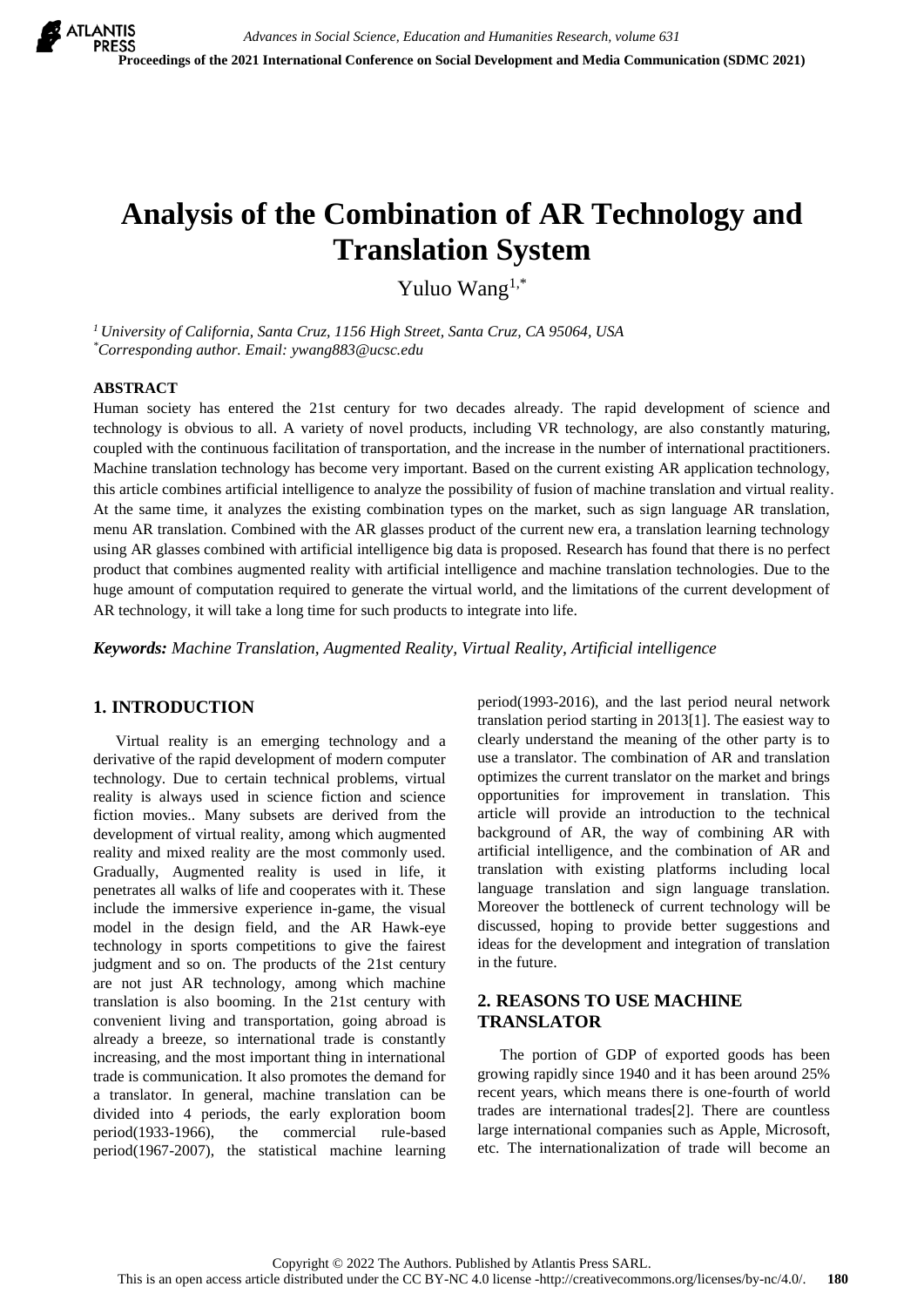inevitable trend in the development of an enterprise. Nevertheless, the language barrier become one of the major issues amount international business. The cost of hiring translators is not low for start-up companies, and they may not be able to accurately translate without specific domain knowledge, and it is difficult to have a neutral translation from the third-party.

Communication is the most important thing in life, but because of different language barriers, it is difficult for people from different regions and countries to communicate if they are not familiar with each other's language. At the same time, deaf-mute people who have lost the ability to express themselves have also lost the opportunity to communicate with this society. For commercial trade, since 1940, the proportion of exported goods in GDP has been increasing rapidly and has been around 25% in recent years, which means that a quarter of world trade is international trade [2]. With the development of economic globalization, major international companies such as Apple and Microsoft continue to increase their overseas markets. Therefore, language barriers become one of the main problems in international business. In the tourism industry , the biggest problem for many major tourism countries when receiving foreign tourists is also the language barrier. Because the demand for translators is still high, but the cost of hiring translators is not low, and if there is no specific domain knowledge, an accurate translation may not be possible, and it is also difficult to have a third-party neutral translation. The emergence of machine translation can help these people regain the ability and opportunity to communicate. People from different countries and languages can communicate directly.

#### **3. EXISTING AR APPLICATION IN TRANSLATION :**

#### *3.1 AR + Sign Language*

There are many people with disabilities in the world. Among them, deaf-mute people are the most common. In addition to writing, sign language is the most commonly used in their usual communication. According to statistics from the World Federation of the Deaf and Mute, there are more than 72 million deaf people in the world, and there are more than 300 sign language languages nowadays. Due to the particularity of the population, they do not have many educational resources, it's difficult for them to learn sign language. Ordinary translators cannot meet their needs because sign language is a combination of 3D movements. AR sign language translation is a necessary existence for deaf-mute people, who can know how to express a language anytime, anywhere.

AR plus Sign language can also be realized on the technical level. The translation of AR technology plus sign language relies heavily on the database. The certain movement that need to be recognized will be stored in the Vuforia database, and the SDK of the database will be downloaded and imported into Unity3D for programmer to develop[3].

#### *3.2 AR + foreign dish menu*

In the modern economy where the economy is very developed, more and more people travel abroad and taste the world's cuisine. The names of many dishes may only be expressed in the local language. For example, the English translations of Chinese glutinous rice balls and classic dumplings called "dumplings". The lack of language translation often prevents people ordering food in foreign restaurants from ordering what they really wants.

At the technical level, the target image can be directly stored in the database according to the characters of different countries. In the research of [4], they used Android phones, and first used the modified fast corner detector implemented using Vuforia Library to quickly Detect the text, and then render a 3d model next to the text. It can be seen from the experimental results that this is feasible, but the requirements for the GPU are relatively high. Using the mobile phone in the experiment to render the five 3d model GPU practicality is as high as 95%.

## *3.3 AR + rarely used language*

The society is gradually becoming unified. Due to educational reasons, children gradually reduce the frequency of speaking local languages. For example, children in many countries have English as their first language, and they gradually forget their native language, that's a cultural lack. They couldn't communicate well with their grandparents who was not able to speak English, which also greatly affected the blood relationship. Therefore, many translations database are needed to record various small languages. So, many historical linguists could use AR translation to pass on the local language, such as BandoAR technology, which is a AR translation application for rarely used language called Banjar[5]. The Banjar language is a good example of inheritance and understanding of minor languages.

# **4. THE COMBINATION OF AR SYSTEM AND TRANSLATION SYSTEM**

# *4.1 AR*

The augmented reality system consists of three parts: a camera, a computational unit, and a display. After capturing an image, the system augments virtual objects on top of the result and displays them. In order to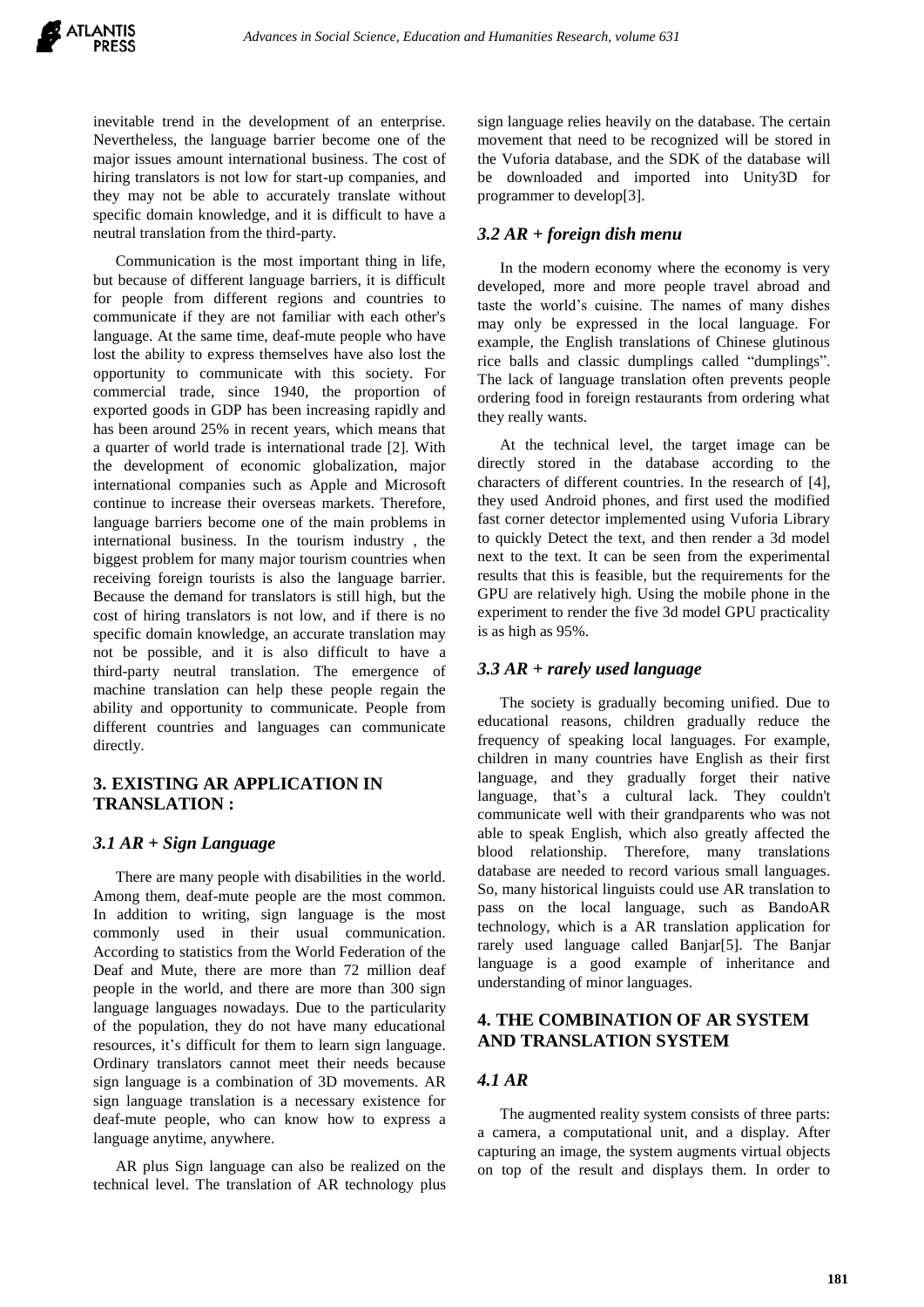achieve the enhancement goal, the AR community uses various methods, the most important ones are posing computation and object recognition, those systems are highly dependent on databases. They register objects in the database first and then scan to find them in that database[3]. Every part of the augmented reality system can be extended with many details. In camera part, different ways of scanning on the camera will produce completely different effects. At present, mobile phones are the most commonly used scanning tool, which is usually used to scan text. The most commonly used technology to support this operation is the optical recognition system. Optical character recognition is a very necessary technology in the society. It is used to convert handwritten letters or words into digital format. Optical character recognition technology has many stages, including pre-processing, classification, post-acquisition, pre-processing, segmentation processing, post-processing feature extraction and so on[6]. Each step of optical recognition is important and interrelated, and the most perfect recognition effect can be achieved by improving various technologies at each stage.

## *4.2 Translation algorithm*

After using the OCR system to get digital text, the system needs to translate the text to the target language. Most of the translation software will use the most common machine translation algorithm-neural network. The neural network is to imitate the human brain to get the optimized result layer by layer. The algorithm is very complicated. Using the fully connected neural network as an example, all variables in each adjacent layer will be linked. So, if there is a layer neural network with m parts for each layer and its fully connected neural network, it will have m^(n-1) total connections. However, the common used neural network technology is not fully connected, but there is still plenty of calculation within the neural network. After using the neural network translation, the result will be projected onto the surface of the translation object and displayed in different ways on the monitor.

#### *4.3 AR combined with AI to help translation:*

AR technology can not only be combined with translation, but also with the most popular artificial intelligence technology. The combination of artificial intelligence and virtual reality and Augmented Reality was originally used to help eliminate inefficiencies in many fields, and for information transmission. Its purpose is to enhance and participate in activities such as game film production and education. Medical students can use artificial intelligence and virtual reality technology to practice simple to complex operations with equipment to improve their skills and reduce risks [7]. It can also be used for patient rehabilitation. The AR technology three-dimensional scan is performed on the patient through artificial intelligence data analysis to obtain the before and after changes to confirm the recovery situation, and also able to use in post-care and pre-care.

The combination of artificial intelligence and augmented reality can also be used in scanning images and acquiring the required environment. Use the effect of fast reading and recognition, which includes automatic text detection technology: when recognizing characters in an image, quickly find one of the characters, and spread to the surroundings to identify the necessary characters in the picture combined with optical character recognition. Then, use the text translation API to find the text in the database.

# *4.4 Other exists technology that helps AR translation: Speech recognition technology*

Real-time speech translation has three components: automatic speech recognition (ASR), machine translation, and speech synthesis [8] The first is to use Automatic speech recognition components to process the original speech. There are many existing technologies that process this speech-to-text. For example, the Microsoft Speech API is built into the Windows system but only supports a small number of languages, and there are also other ASRs such as Sphinx, and Java Speech APIs. Program developers can choose different ASRs according to different needs and different computer languages. The next component is machine translation technology, which translates the text in the original language into the target language. Finally, through the Text to speech component, the translated target text language is synthesized into speech reading text.

## **5. DISCUSSION**

The use of machine translation is very extensive. There are more than 500 million people are using Google Translate, which is equivalent to 1.5 times the population of the United States. The mainstream people who use machine translation are students and scholars studying abroad, or people who do business abroad. For those who live in the United States but are not professional with English, using phone based translator is particularly troublesome to take out a mobile phone and computer to translate. Using translation technology to combine with the existing augmented reality glasses is a good solution. Based on the current rapid development of technology, AR glasses have become cheaper and cheaper, slowly entering people's lives. In the second half of 2019, Vuzix, a leading company in the field of AR (augmented reality) equipment, and Zoi Meet, a voice captioning service company, plan to provide real-time translation services on Vuzix Blade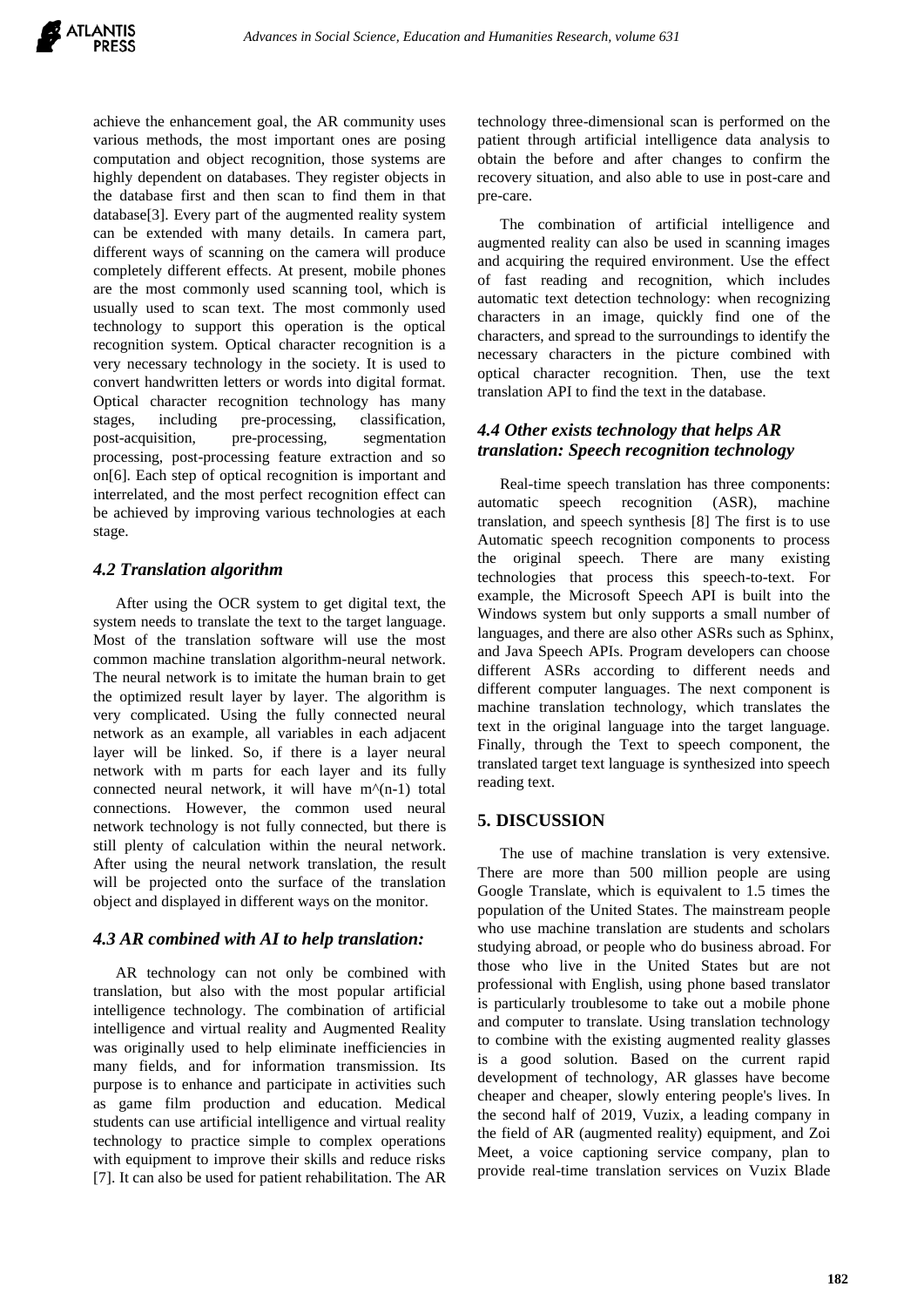AR smart glasses. The Zoi Meet application can translate 12 languages in real time, which means that anyone who uses Vuzix Blade AR glasses can communicate with others through real-time translation. This is a good product for many people who have communication needs with a foreigner but are not able to speak other languages.

Combining AR and translation can also better help students and scholars studying abroad to learn well. When reading an article in a second language, it often takes a lot of time to input the characters into a computer. Also, inputting will make the study become noncontinuous and disrupt the thinking. In real-time translation glasses, use optical character recognition to capture dynamic text, then use VR plus artificial intelligence technology to identify and calculate the subject category that is currently being studied, and use big data to compare and compare the types commonly used by users to make an optimized translation. Finally, appear on the user's AR glasses with optimal translation. That allow users to save a lot of time and energy during studying period.

# **6. TECHNICAL LIMITATIONS**

## *6.1 Technical problems and drawbacks of Machine Translation*

The idea of using machine translation language was put forward 50 years ago. With the advancement of technology and databases, translation technology has gradually improved and more people have used it. But machine translation is still challenging because natural language is highly vague. In other words, two languages often express the same content in different ways, including grammatical phrases[8]. The current level of machine translation is still not strong enough to replace the level of oral translation. For the kind of advanced articles and content with high accuracy requirements, machine translation is too prone to errors and problems. There are also many immature aspects of translation technology. For example, people from different regions and countries in the google map will make reviews on places of interest. For many emotional words, the translation algorithm uses less active English words[9].

## *6.2 The shortcomings of AR glasses*

In the current development market of AR glasses, there are many exciting models and styles, such as uzix M100, Google Glass,and Microsoft Hololens, etc. However, these products are very few in daily use. Even though such products are technically helpful for people's life, in the public view, most people are unwilling to wear AR glasses mainly due to size, weight and appearance. Nevertheless, from the research of Elisa Maria Klose and Ludger Schmidt, it can be found that people who are willing to use AR glasses are more inclined to the effect and function like the display technology, ocularity than appearance[10].

#### **7. CONCLUSION**

The whole article discusses the importance of translation technology in today's society, outlines the combined presentation of AR and different types of translation, analyzes the translation technology AR technology and artificial intelligence technology, and proposes a combination of AR smart glasses and translation technology. Combine the concept and do some analysis on it. However, many technologies are still developing, there is no perfect product for the technologies in the fields of augmented reality combined with artificial intelligence and machine translation. However, with the development of technology for more than half a century and the recent rise of neural network, it has been able to be similar to human level and even surpass human. In the current popularity of big data, if translation technology can be combined with big data analysis to make its own different translation effects and results for different industries and fields, it must be an invention for the benefit of mankind.

The first commercial application of AR appeared in 2008, and the development and popularization of computers has just passed half a century. In the future, with the improvement of computer science and technology and the emergence of new commercial applications, AR technology for commercial purposes will continue to develop and update. Due to the lack of specific programming information and related data content, this article is mainly inclined to analyze the current AR technology-related applications. With the continuous development of AR software and hardware, some experiments such as making the AR glass thicker or make user more immersed while using it can be completed in the future.

## **REFERENCES**

- [1] Algorithm Engineer, Artificial Intelligence. (n.d.). A brief history of machine translation. Zhihu special column. Retrieved September 17, 2021, from https://zhuanlan.zhihu.com/p/223033781.
- [2] Beltekian, E. O.-O. and D. (n.d.). Trade and globalization. Our World in Data. Retrieved September 17, 2021, from https://ourworldindata.org/trade-and-globalization.
- [3] N. Soogund and M. H. Joseph, "SignAR: A Sign Language Translator Application with Augmented Reality using Text and Image Recognition," 2019 IEEE International Conference on Intelligent Techniques in Control, Optimization and Signal